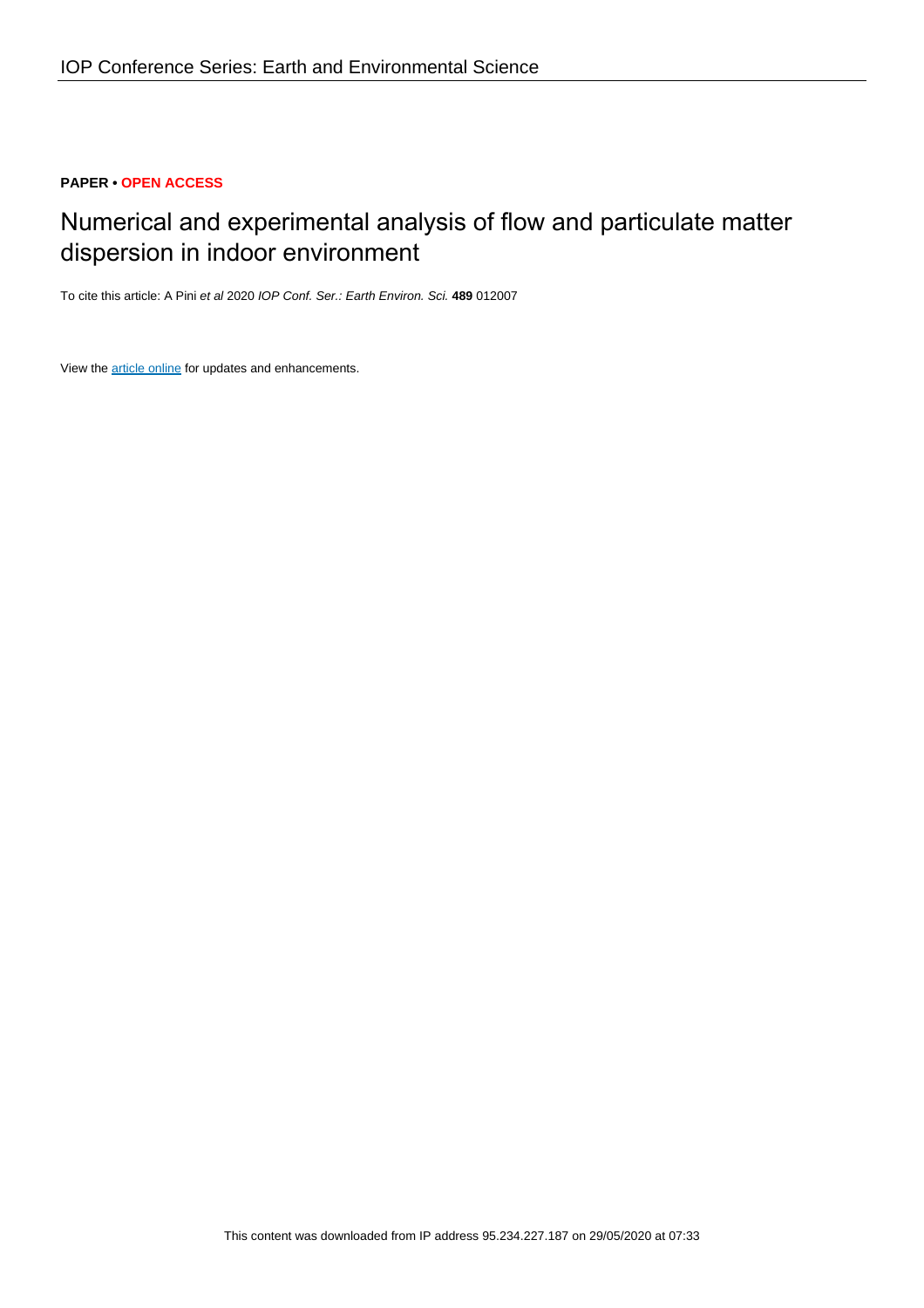IOP Conf. Series: Earth and Environmental Science **489** (2020) 012007 doi:10.1088/1755-1315/489/1/012007

IOP Publishing

## **Numerical and experimental analysis of flow and particulate matter dispersion in indoor environment**

**A Pini<sup>1</sup> , I Musa<sup>1</sup> , P Monti<sup>1</sup> , G Leuzzi<sup>1</sup> , A Di Bernardino<sup>2</sup> , G Cattani<sup>3</sup> ,**

**A Di Menno di Bucchianico<sup>3</sup> , M Gherardi<sup>4</sup> and A Pelliccioni<sup>4</sup>**

<sup>1</sup> DICEA, University of Rome "La Sapienza", Rome, Italy

<sup>2</sup> Department of Physics, University of Rome "La Sapienza", Rome, Italy

<sup>3</sup> Italian National Institute for Environmental Protection and Research, Rome, Italy

4 INAIL-DIMEILA, Monteporzio Catone, Rome, Italy

Email: agnese.pini@uniroma1.it

**Abstract.** [Reducing indoor p](mailto:agnese.pini@uniroma1.it)articulate matter (PM) concentration is an issue of concern from an environmental point of view as the world's population spend only 4% of their time outdoors. Computational fluid dynamics (CFD) is a fundamental tool for predicting indoor pollutant dispersion and improving knowledge on how indoor and outdoor environments interact in terms of pollutant and momentum exchanges. In this paper, an unsteady CFD simulation has been carried out to investigate the airflow and PM concentration in a classroom of the University of Rome "La Sapienza". Wind velocity and PM concentration acquired during a field campaign conducted within and outside the building of interest have been used as input for the simulation and to test the model performance as well. The results show a reasonable agreement between measured and simulated concentration within the classroom and emphasize the major role played by the micrometeorology in PM concentration. The importance of the boundary conditions at the room openings has been also discussed.

*Keywords:* I/O particle concentration, indoor environment, CFD, particle dispersion modelling

## 1. **Introduction**

Particulate matter (PM) pollution is an issue of concern for the scientific community. It is known that long exposures to high concentrations of inhalable, i.e. fine and ultrafine, PM could affect human health. Monitoring PM concentration in indoor environment, where people spend most of their time, is therefore necessary. PM concentration within a confined environment depends on several factors, such as indoor and outdoor sources, building ventilation and micrometeorology [1] [2]. Furthermore, indoor air circulation is usually rather complex and accumulation zones with high concentration levels generally form. Computational fluid dynamics (CFD) has proven to be a powerful tool for investigating airflow and PM concentration in urban areas [3] and in indoor environments as well [4]. The availability of reliable and representative experimental input data for the numerical simulation is a prerequisite toward obtaining physically plausible results from CFD. On the other hand, data from field campaigns (or from laboratory experiments as well) are needed to evaluate CFD performance [5].

In this work, CFD simulations of the airflow and PM concentration fields within a classroom were carried out. Preliminary analysis performed in steady conditions for several configurations of the openings, i.e., windows and doors, were conducted to investigate the most common flow patterns

Content from this work may be used under the terms of the Creative Commons Attribution 3.0 licence. Any further distribution of this work must maintain attribution to the author(s) and the title of the work, journal citation and DOI. Published under licence by IOP Publishing Ltd 1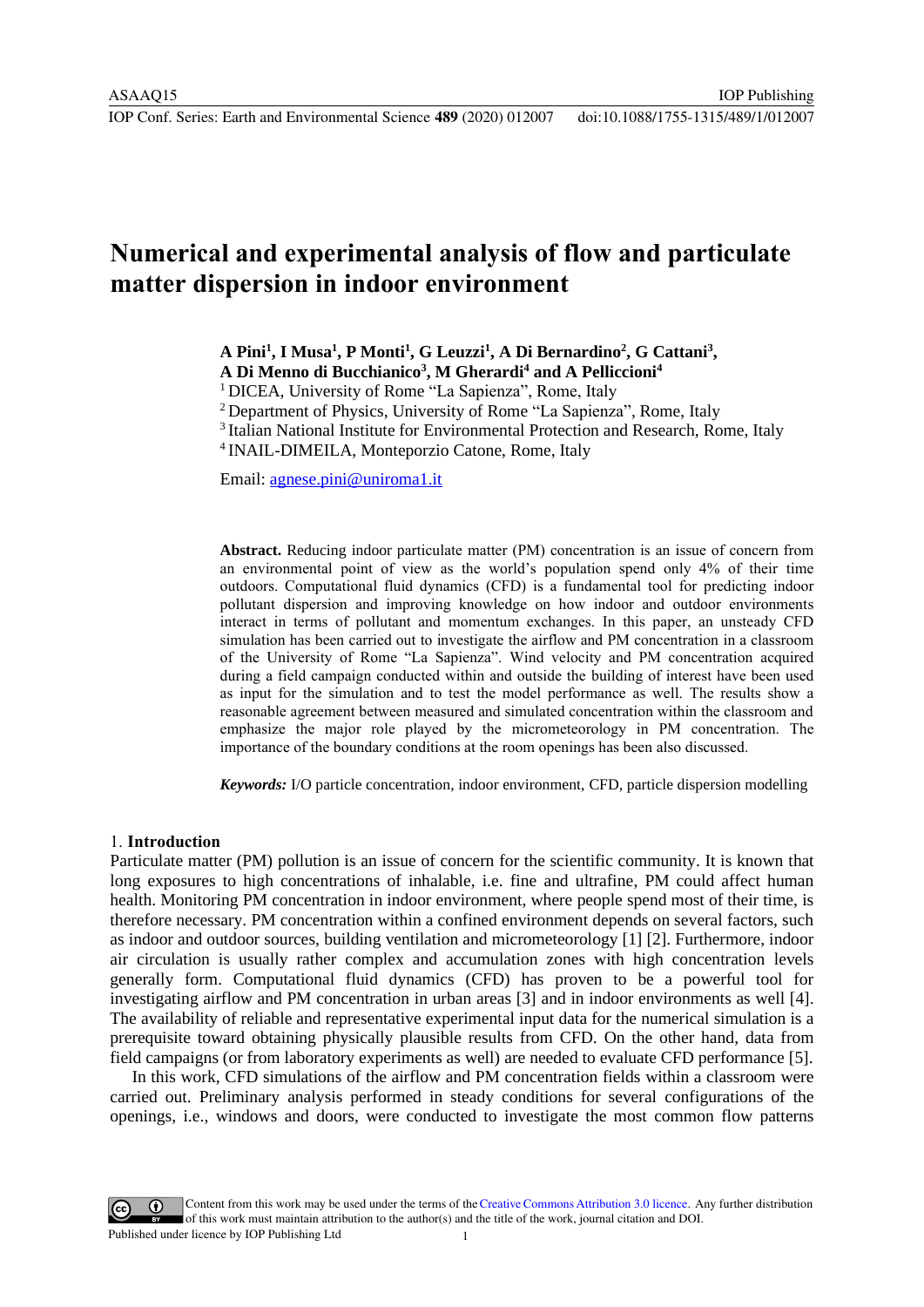| ASAAQ15                                                             | <b>IOP</b> Publishing              |
|---------------------------------------------------------------------|------------------------------------|
| IOP Conf. Series: Earth and Environmental Science 489 (2020) 012007 | doi:10.1088/1755-1315/489/1/012007 |

occurring in the classroom. Field measurements of wind velocity and PM concentration, collected both in the classroom and outdoor, have been used as input for an unsteady CFD modelling of airflow and PM dispersion with a two-fold motivation. First, to test the capabilities of the CFD model to reproduce the PM concentration indoor and, secondly, to investigate the main flow characteristics as well as the role played by the external micrometeorology in realistic airflow fields.

## 2. **Material and methods**

## *2.1. Field data*

Wind velocity and PM concentration have been measured simultaneously during the long- and shortterm field campaigns conducted in the framework of the BRiC project #22 [6]. These campaigns have been carried out at the University of Rome "La Sapienza" from November 2017 and are still in progress. During the project, three Intensive Operating Periods (IOPs) lasting twelve hours each (0500−1700 local standard time) were performed, during which high-frequency data were collected outside and within the "E. Fermi" building (Fig. 1). For the present work, we used as input for the simulations data of wind velocity and PM concentrations measured during IOP#1 (21 July 2018) within and outside a classroom located at the second floor of the building. On the East side of the room there are nine windows (W1-W9), while two doors (D1 and D2) allow the passage to the hallway on the opposite side. The room is 3.85 m tall, while its area and volume are about 133 m<sup>2</sup> and  $513 \text{ m}^3$ , respectively.



**Figure 1.** Aerial view (Google Earth) of the "E. Fermi" building of the University of Rome "La Sapienza" (left panel) and layout of the classroom (feature in red in the central panel). The map on the right panel shows an enlargement of the classroom. The numbers indicate the positions of the instruments. D1 and D2 denote room doors, while W1-W9 indicate the windows.

"La Sapienza" is located in the center of Rome, in a morphologically heterogeneous area with buildings of different heights and complex geometry. The diurnal cycle of the winds in Rome is considerably influenced by land- and sea-breeze regimes for a large part of the year [7] [8]. As a consequence, both wind intensity and direction change during the day and this makes the choice of the input data for the CFD a non-trivial issue.

During the considered IOP, a three-axial ultrasonic anemometer placed outside W8 measured wind velocity and direction at 4 Hz and provided the input data for the unsteady CFD simulation. Moreover, concentration in number  $(\text{\#/cm}^3)$  of particulate matter (0.3–10 µm) was also measured, both outside and inside the classroom, using an optical particle sizer (OPS 330, TSI).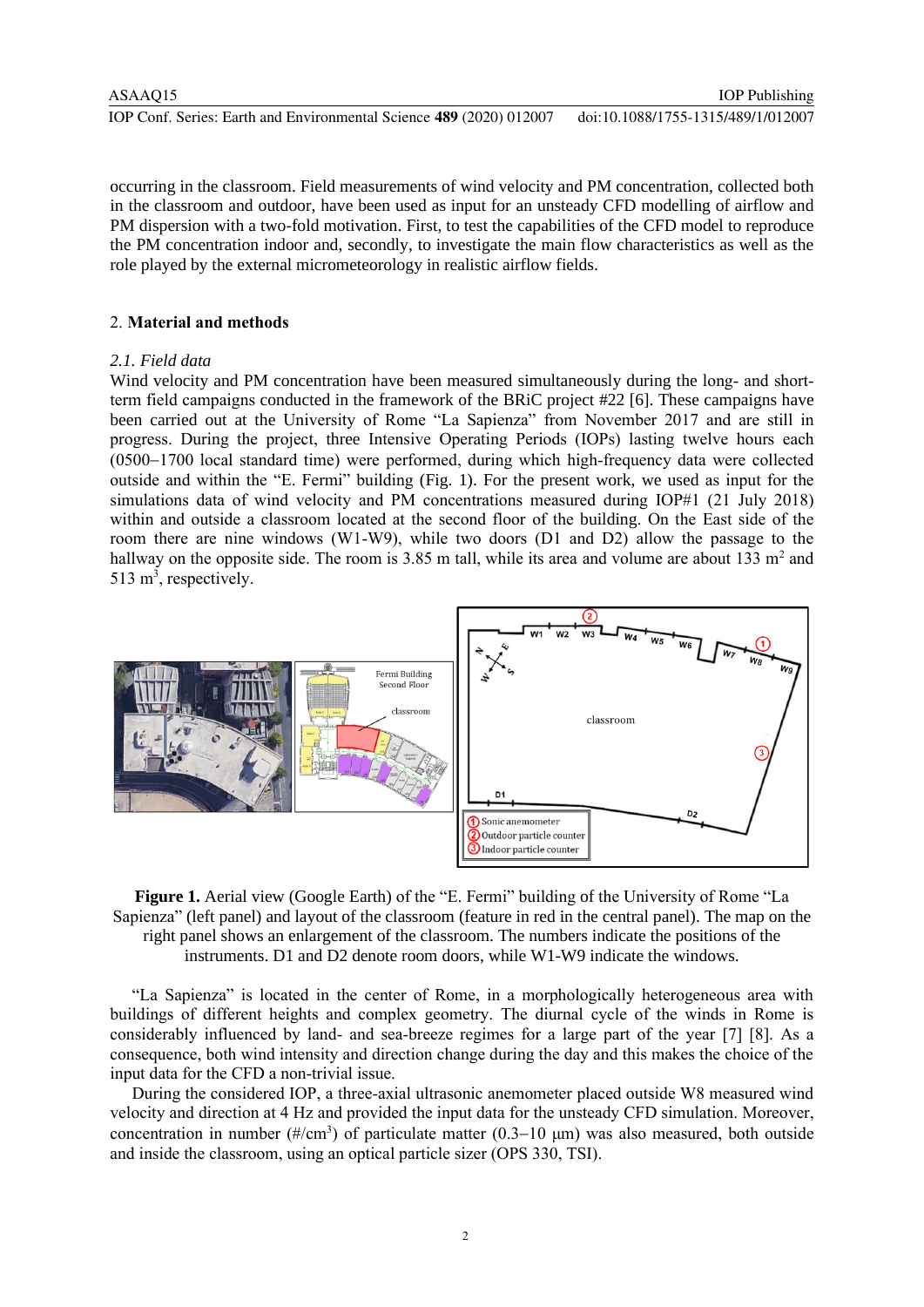IOP Conf. Series: Earth and Environmental Science **489** (2020) 012007 doi:10.1088/1755-1315/489/1/012007

#### *2.2. CFD simulations*

The CFD software ANSYS Fluent 18.2 was employed to simulate both airflow and concentration of PM within the classroom. The numerical grid used for the simulations consisted of a threedimensional structured mesh. The grid resolution (7.5 cm) was chosen after a sensitivity analysis as the best compromise between accuracy and computational costs (the resulting number of grid nodes was about  $1.2 \cdot 10^6$ ).

Two kinds of numerical simulations were performed: steady and unsteady. In the first case, the flow field was computed using the Reynolds-averaged Navier−Stokes (RANS) equations along with the Re-Normalization Group (RNG) k-ε balance equations for the closure (see e.g. [9]). The latter shows better results in the case of confined environments, especially for turbulent incompressible flows [10]. With steady RANS, a statistically steady description of turbulent flow is carried out and the calculated airflow assumes the meaning of time averaging of the actual turbulent field. In the second case, the flow was computed using an unsteady RANS (URANS) approach, where the timevarying mean flow structures are resolved [11]. Note that in both approaches only the statistics of the turbulence is simulated.

Regarding the PM dispersion, it was calculated for the unsteady case by means of the Fluent Discrete Phase Model (DPM), implemented in ANSYS Fluent [12].

#### 3. **Results and discussions**

#### *3.1. Steady CFD simulations*

Three RANS simulations were firstly conducted varying window and door opening configurations in order to investigate the role played by the boundary conditions in the flow pattern. For all the three case studies, an entering velocity equal to 0.3 ms-1 was imposed at the windows (perpendicular to them), while the outflow condition was set at the doors. The chosen wind velocity can be considered as representative of the value observed during the whole field campaign. The different settings used for the simulations are listed in Table 1.

| Steady case | Inlet location                                   | Velocity inlet        | <b>Outlet</b> location | Pressure outlet |
|-------------|--------------------------------------------------|-----------------------|------------------------|-----------------|
|             | W8                                               | $0.3 \text{ ms}^{-1}$ | DΙ                     | Atmospheric     |
|             | W2                                               | $0.3 \text{ ms}^{-1}$ | D2                     | Atmospheric     |
|             | W <sub>2</sub> , W <sub>4</sub> , W <sub>8</sub> | $0.3 \text{ ms}^{-1}$ |                        | Atmospheric     |

**Table 1.** Steady simulation settings



**Figure 2**. Maps of the mean velocity fields computed along the horizontal planes at 1.5 m above the classroom floor for the three opening configurations (steady case).

The velocity fields simulated along the horizontal plane at 1.5 m above the classroom floor for the three opening configurations are shown in Fig. 2. As expected, the flow pattern changes considerably and this confirms that the geometry and location of the openings in a confined environment influence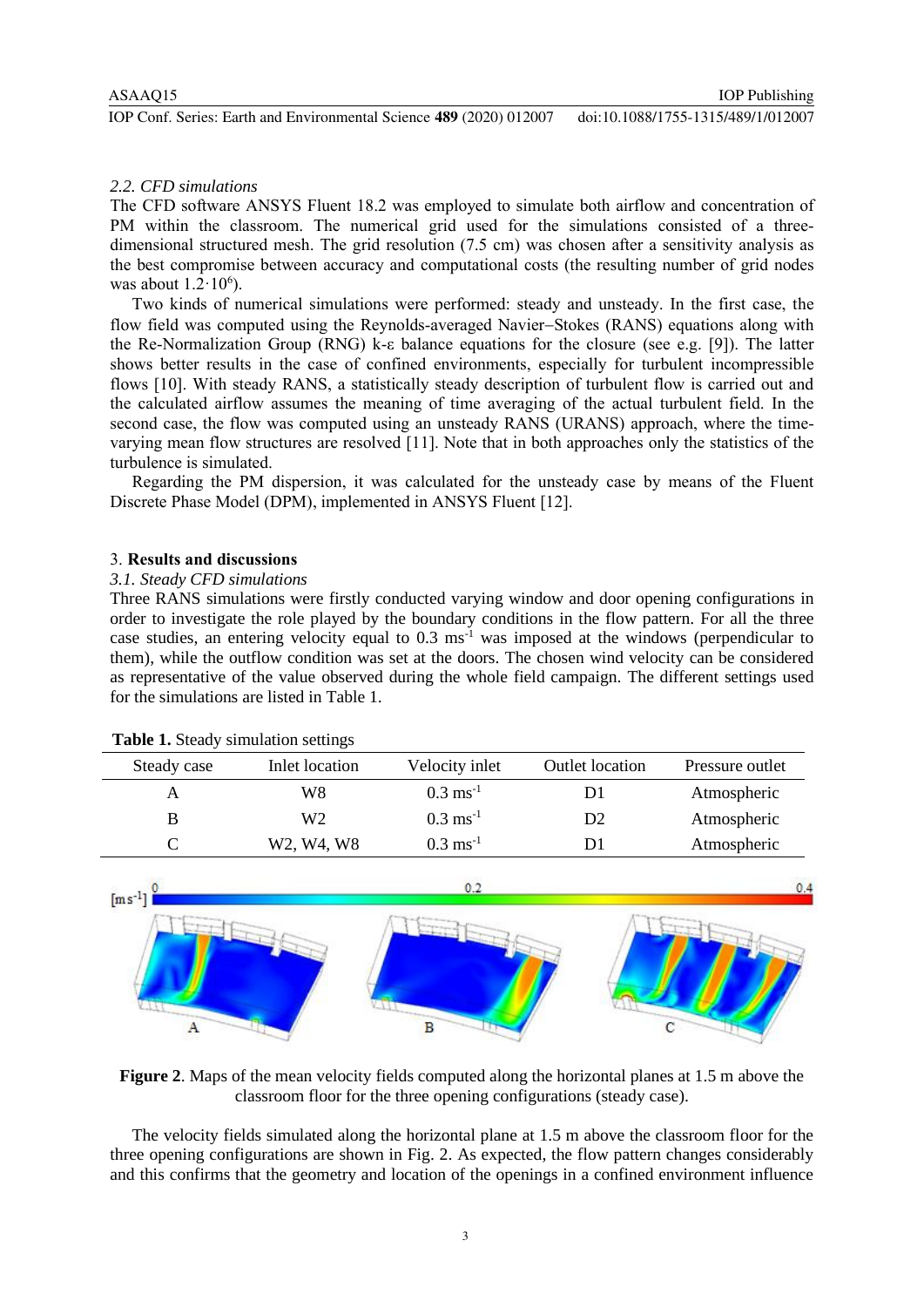| ASAAQ15                                                             | <b>IOP</b> Publishing              |
|---------------------------------------------------------------------|------------------------------------|
| IOP Conf. Series: Earth and Environmental Science 489 (2020) 012007 | doi:10.1088/1755-1315/489/1/012007 |

considerably the indoor air circulation. The air flow is strongly inhomogeneous and vortical structures are present throughout the flow. The main features are the tongues of larger velocity values in correspondence of the windows and nearby the door, where the latter are a result of the mass balance constraint. Obviously, the spatial inhomogeneity of the flow is expected to play a main role in the dispersion mechanisms within the classroom. Similar considerations hold in the case of forced ventilation (not shown), where the airflow is governed by air conditioning apparatus.

## *3.2. Unsteady CFD simulation*

The unsteady CFD simulation refers to a two-hour period (0950−1150 local standard time, IOP#1) and was conducted considering the same door/window opening configuration as in case A (Table 1). As mentioned before, by means of the URANS approach the non-stationary mean-flow structures are resolved, bearing in mind that only the statistics of the turbulence is simulated as for the RANS. The data measured during the field campaign were used to set the boundary conditions at W8. In particular, the wind velocity and direction acquired at 4 Hz by the external anemometer have been averaged over 15 s and provided 480 velocity values imposed at W8. Similarly to the steady case studies, the outflow condition was set at D1.

Figure 3 shows the mean velocity fields calculated by the model along the horizontal plane at 1.5 m above the classroom floor in two different time steps. They depict two characteristic airflow patterns that took place in the classroom during the two hours of simulation. The two maps differ profoundly and this fact is a signature of the variability of the meteorological conditions. As already mentioned in Sect. 2.1, the wind came from NE night time and for the first hours of day (i.e. nearly perpendicular to the windows, see Fig. 1), and from S from late morning onwards. As a result, the air entered the room from the window in the early morning (Fig. 3a), while it flew in the opposite direction later (i.e. out from the window, Fig. 3b). It is evident from the figure how such a wind rotation affected considerably the air circulation in the classroom.



**Figure 3.** Maps of the mean velocity fields computed along the horizontal planes at 1.5 m above the classroom floor at (a) 900 s and (b) 4500 s (unsteady simulation). In panel (a) the wind enters the window, the opposite occurs in panel (b).

In essence, the results provide further evidence that: i) the boundary conditions influence considerably the indoor velocity pattern; this points out that the knowledge of the external meteorological conditions is of primary importance for a proper simulation of indoor airflows, and ii) when the air enters the door and exits the window the knowledge of the PM concentration in the hallway is expected to be an essential prerequisite in the correct simulation of the concentration field in the classroom. As will be shown below, in fact, the lack of PM data in the hallway during  $IOP#1$ affects the goodness of the simulated PM concentration.

## *3.3. PM concentration modelling*

The DPM model implemented in ANSYS Fluent was used to simulate the time series of the indoor PM concentration at location 3 (see Fig. 1) during the same two-hour period investigated above. The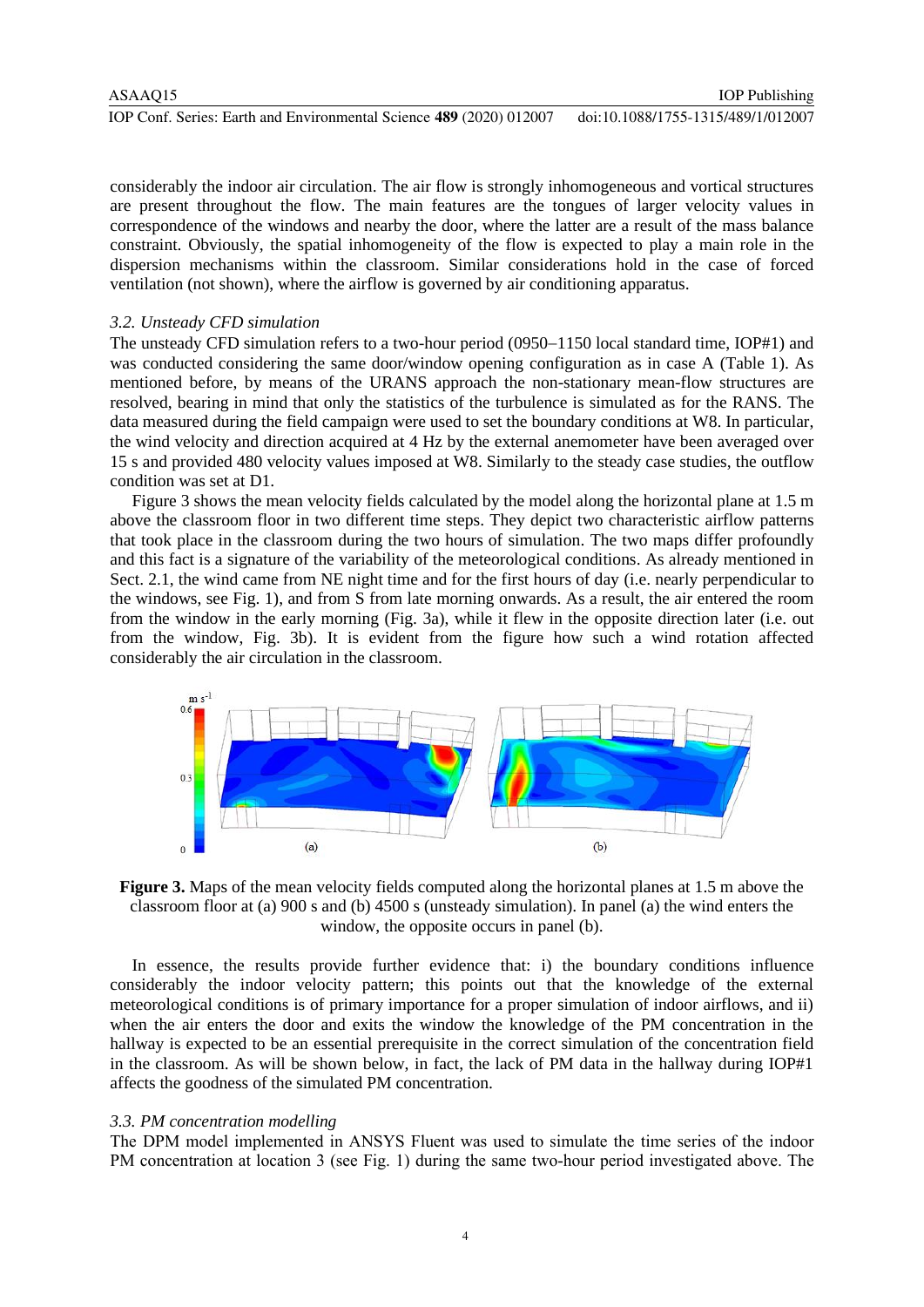two-way coupling approach available in ANSYS was employed to consider the interaction between the phase "air" and the phase "particle" along with an unsteady particle tracking run with a time step equal to 1 s.

An injection of chemically inert particles simulated the source of PM entering W8. The (unknown) PM source flow rate was derived from the PM concentration and wind velocity measured outside the window. In particular, it was assumed that the particles entered the classroom through the window with the same velocity of the air. A (constant) mass flow rate  $Q=5.1 \cdot 10^{-9}$  kg s<sup>-1</sup> was calculated and considered representative of the flow rate over the entire window surface for the two hours of simulation. Note that Q must be seen as a rough approximation of the PM flow rate actually present during the analyzed period.

As was shown in Sect. 3.2, the airflow reversed during the two hours, i.e. air entered the classroom from D2 and exited through W8. Since no PM concentrations were measured in the hallway during IOP#1, no PM injection could be set at D1 during the airflow reversal. As a result, an unrealistic "clean air" occurred at D2. This implies that during the flow reversal the simulated PM concentrations lose their significance. In spite of that, they have been calculated also during that period in order to highlight that inconsistency well.



**Figure 4.** Simulated (red line) and measured (blue line) PM concentrations at control point 3. The origin of the horizontal axis coincides with the start of the simulation (0950 local standard time).

Figure 4 presents the comparison between the time history of the PM concentration measured in the room at control point 3 (see Fig. 1) and the corresponding values simulated numerically. The plot shows a reasonable agreement between the two when the air entered W8 and exited D2 (time t≲2800 s, not shown). In particular, the numerical model is capable of catching oscillations with time scales of the order of minutes or even less. This suggest that the setting of the two external forcings, i.e. wind velocity and PM concentration, was reasonable. Conversely, the two concentrations differ substantially during the phase of flow reversal ( $t \gtrsim 2800$  s), at which the simulated concentration is much smaller than the measured one and tends to zero very quickly as a result of the (unrealistic) progressive emptying of the classroom from the PM. Therefore, any comparison in the concentration during that phase is meaningless. We can only speculate that the results improve when the source flow rate at D2 have been set correctly.

#### 4. **Conclusions**

In this work, airflow and PM dispersion in a classroom were investigated experimentally and numerically by considering different configurations of the openings (i.e. doors and windows). An unsteady RANS model was used to investigate an Intensive Operating Period lasting two hours during which the micrometeorological conditions varied so that the airflow in the classroom reversed.